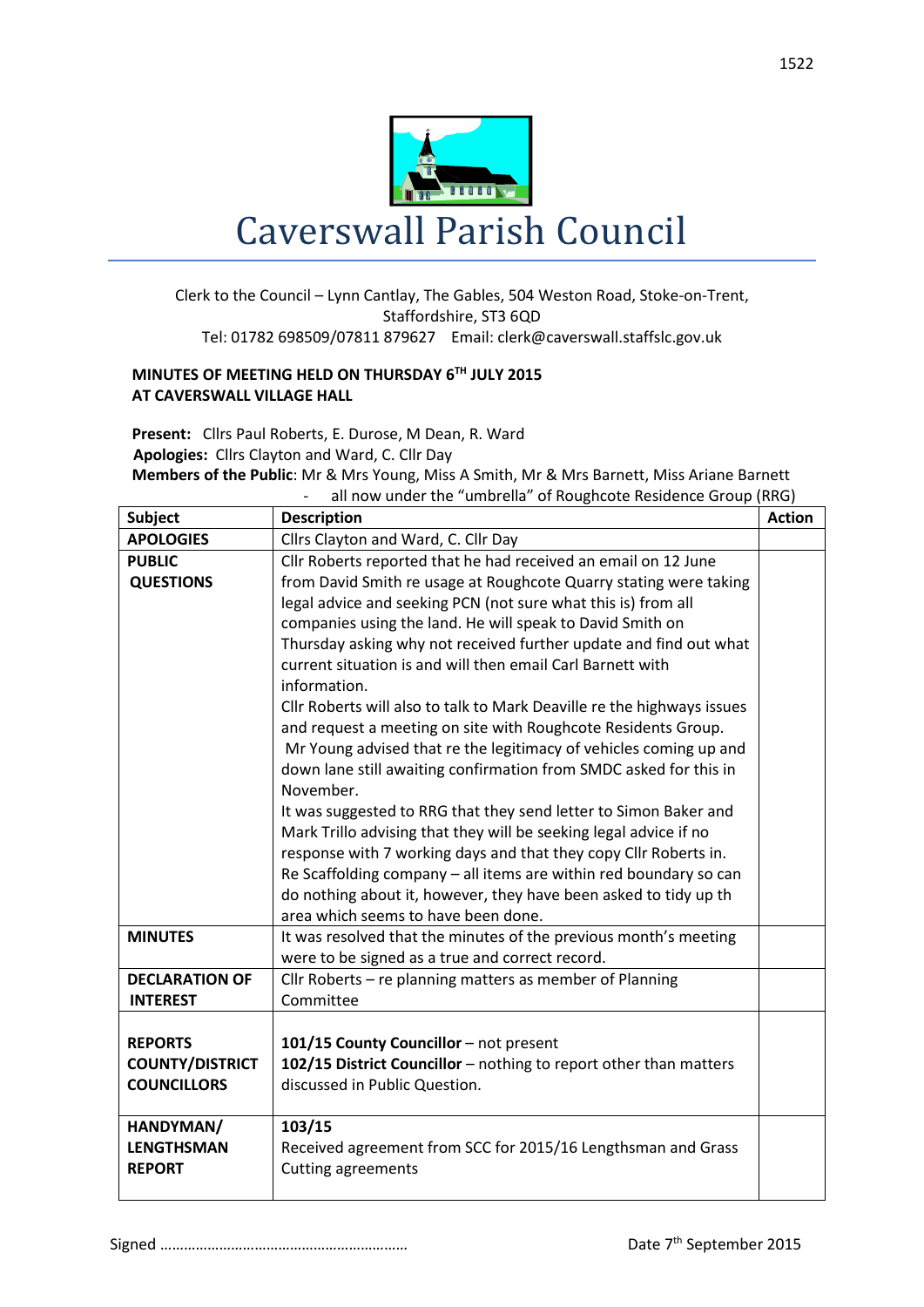| <b>Subject</b>                                                    | <b>Description</b>                                                                                                                                                                                                                                                                                                                                                                                                                                                                                                                                                                                                                                                                                                                                                                                                                                                                                                                                                                                                                                                                                                                                                                                                                                                                                                                                                                                                                                                                                                                  | <b>Action</b> |
|-------------------------------------------------------------------|-------------------------------------------------------------------------------------------------------------------------------------------------------------------------------------------------------------------------------------------------------------------------------------------------------------------------------------------------------------------------------------------------------------------------------------------------------------------------------------------------------------------------------------------------------------------------------------------------------------------------------------------------------------------------------------------------------------------------------------------------------------------------------------------------------------------------------------------------------------------------------------------------------------------------------------------------------------------------------------------------------------------------------------------------------------------------------------------------------------------------------------------------------------------------------------------------------------------------------------------------------------------------------------------------------------------------------------------------------------------------------------------------------------------------------------------------------------------------------------------------------------------------------------|---------------|
| <b>MATTERS ARISING</b><br><b>FROM PREVIOUS</b><br><b>MEETINGS</b> | <b>HIGHWAYS ISSUES -</b><br>104/15 School Parking Problems<br>(87/15, 72/15)<br>Meeting scheduled for 2 <sup>nd</sup> July did not take place due to non-<br>attendances. New date set for 16 <sup>th</sup> July but subsequently found<br>Mark Deaville could not attend. Trying to rearrange will confirm<br>new date when sorted.<br>Clerk to contact School to ask that they lock the gates as soon as<br>possible after the last car has left both in the morning and in the<br>evening as it has been noticed that they are being left open longer<br>than necessary.<br>105/15 Grids and Drains<br>Nothing to report.                                                                                                                                                                                                                                                                                                                                                                                                                                                                                                                                                                                                                                                                                                                                                                                                                                                                                                        | Clerk         |
|                                                                   | 106/15 Issues at Roughcote Lane and The Quarry<br>(89/15,74/15)<br>See Public Questions.<br>107/15 Playing Fields<br>(90/15, 75/15, 21/15, 06/15, 139/14. 126/14, 112/14, 95/14,<br>82/14, 70/14, 56/14, 42/14, 22/14, 08/14, 165/13, 153/13, 138/13,<br>126/13, 084/13, 064/13, 049/13, 036/13, 025/13, 010/13, 093/12)<br>Nothing to update.<br>108/15 Footpaths:<br>(91/15, 76/15)<br>It is understood that the house owner has been told that they must<br>take lock and new gate off on lane to Salts Farm - Clerk to speak<br>to Dawn Plant at SCC to see what situation is.<br>109/15 Defibrillator:<br>(92/15, 77/15, 62/15, 23/15, 08/15, 142/14. 128/14, 114/14, 97/14,<br>84/14, 73/14, 59/14, 46/14, 27/14)<br>It was unanimously decided that this should go ahead in<br>conjunction with Fulford 1 <sup>st</sup> Responders and be located in the<br>Phone Box in the Square. Clerk to liaise with Fulford 1 <sup>st</sup> Responders<br>on this.<br>110/15 Phone Kiosk Adoption - The Square<br>(95/15, 79/15)<br>Clerk reported that the application made by Fulford $1st$ Responders<br>had been withdrawn. It was agreed that Clerk should now go<br>ahead and contact BT Payphone to arrange for the Parish Council<br>to adopt the Kiosk. Also see above "Defibrillator"<br>110/15 Boot Camp:<br>(96/15, 80/15, 65/15)<br>Cllr Roberts advised he had not heard from Daniel Sale re picking<br>up key to the gate. Clerk to contact him and ask that he contacts<br>Cllr Roberts asap re collection of the key. | Clerk         |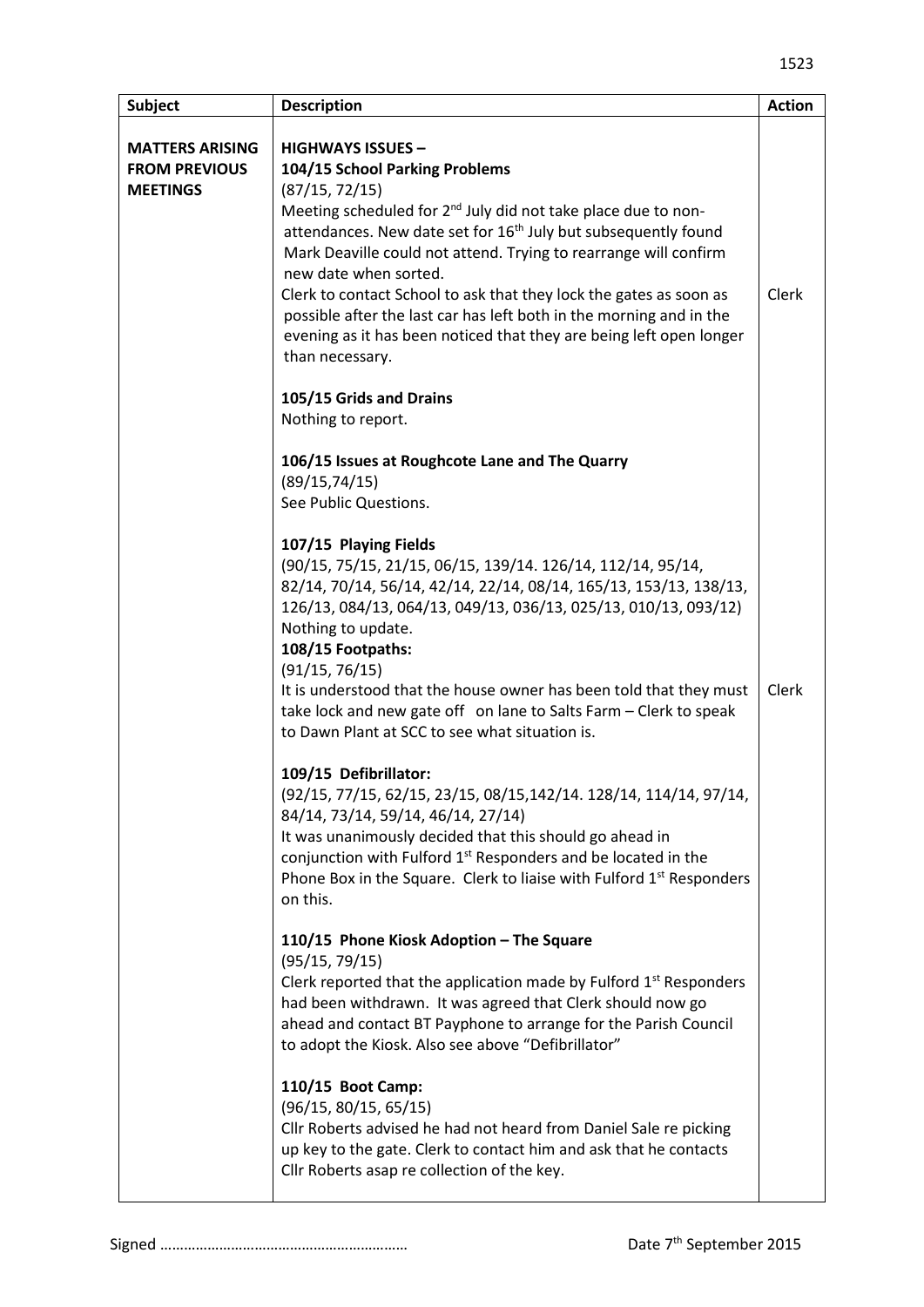| Subject                                                     | <b>Description</b>                                                                                                                                                                                                                                                                                                                                                                                                                                                                                                                                                                                                                                                                                                                                                                                                          | <b>Action</b> |
|-------------------------------------------------------------|-----------------------------------------------------------------------------------------------------------------------------------------------------------------------------------------------------------------------------------------------------------------------------------------------------------------------------------------------------------------------------------------------------------------------------------------------------------------------------------------------------------------------------------------------------------------------------------------------------------------------------------------------------------------------------------------------------------------------------------------------------------------------------------------------------------------------------|---------------|
|                                                             | 111/15 St Peters School - Extra Land<br>(97/15, 05/15)<br>Clerk advised that invoice had been sent to school for 2015/16 for<br>both pieces of land.<br><b>Unresolved Items:</b><br>112/15 Flower Boxes - Blythe Bridge Road<br>Cllr Roberts given authority to purchase plants and once obtained<br>then a working party to be arranged for planting. Clerk reported<br>that she had received an email form Shirley Cartwright and that she<br>would help with the watering.                                                                                                                                                                                                                                                                                                                                               |               |
| <b>CORRESPONDENCE</b>                                       | 113/15<br><b>SCC</b><br>Lengthsman and Grass Cutting Agreements - 2015/16<br>Minerals Local Plan - Final Draft<br><b>TSB</b><br><b>Bank Statements</b><br>Karen Bradley MP<br>Re Parking Issues in Caverswall<br><b>Robin McDonald</b><br>email re Caverswall Castle<br>email re Caverswall Castle<br>Darren Davies<br>Charlotte Fox<br>email re Caverswall Castle<br>Ann Steinbach<br>email re Caverswall Castle                                                                                                                                                                                                                                                                                                                                                                                                           |               |
| <b>FINANCE,</b><br><b>AUDIT AND</b><br><b>ANNUAL RETURN</b> | 114/15<br>Payments:<br>The following accounts were approved for payment:-<br>Mrs L Cantlay - Clerk Salary and Expenses - July<br>£213.00*<br>Town & Country Services - June and part July work<br>£606.00*<br>Caroline Hulse - Internal Audit Fee<br>£120.00*<br>TOTAL PAYMENTS THIS MONTH - £939.00<br>- indicates payments to be made via Internet Banking Faster<br>Payment, approved at meeting.<br>Transfer $-$ £1000.00<br>Receipts:<br>Bank Interest for June - £0.85p<br>TOTAL RECEIPTS RECEIVED - £0.85<br>Accounts (after any payment or receipts made) :<br>Current Account - £330.94<br>Instant Access Account - £11,611.96<br>Contingency Account - £8101.45 (NB have transferred £200.00<br>from Instant Access Account as mistakenly used this account last<br>month to transfer £200.00 to current account) |               |